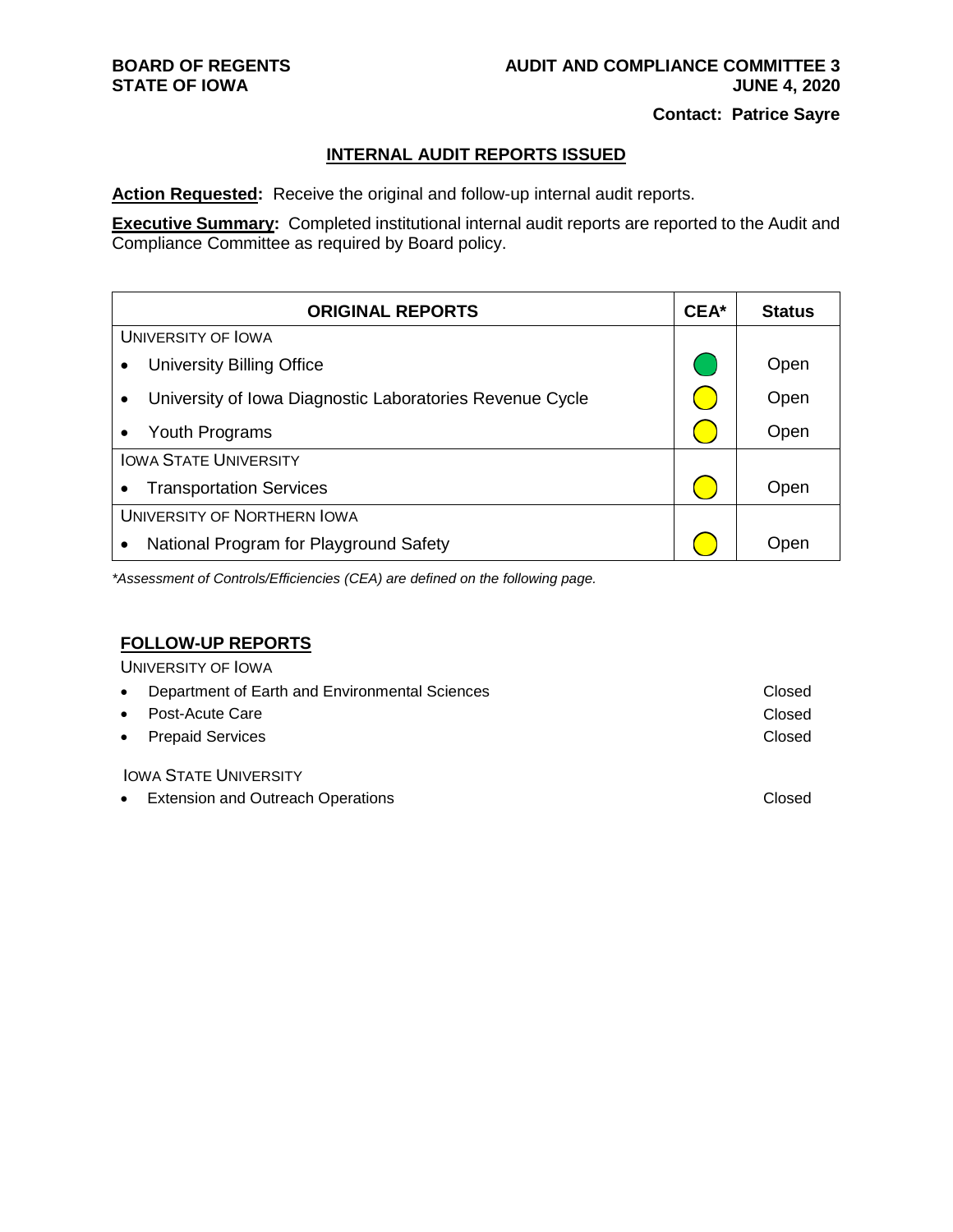|                 | Could seriously affect several areas within the university. Exposes the<br>٠<br>university to unacceptable risks or liability if not corrected OR |
|-----------------|---------------------------------------------------------------------------------------------------------------------------------------------------|
| <b>HIGH</b>     | Involves difficult issues requiring the attention of executive management OR                                                                      |
|                 | Involves compliance with Federal, State, or other laws and could result in<br>$\bullet$<br>serious consequences if not implemented OR             |
|                 | Unacceptable weakness in the internal and/or accounting controls OR<br>٠                                                                          |
|                 | Substantial savings (perhaps millions) can potentially be realized by<br>correcting.                                                              |
|                 | Could seriously affect a department or area within the university OR<br>٠                                                                         |
| <b>MODERATE</b> | Involves a difficult issue requiring the attention of upper management OR<br>٠                                                                    |
|                 | Involves compliance with Federal, State or other law and could result in<br>$\bullet$<br>minor consequences if not implemented OR                 |
|                 | Weakness in the internal and/or accounting controls OR<br>٠                                                                                       |
|                 | Savings (perhaps thousands) can potentially be realized by correcting.                                                                            |
|                 | Can affect a department or may be common to several areas OR<br>٠                                                                                 |
| LOW             | Could result in improved internal and accounting control OR<br>٠                                                                                  |
|                 | Can be corrected relatively easily OR<br>$\bullet$                                                                                                |
|                 | Could result in improved efficiency or effectiveness of operations OR<br>$\bullet$                                                                |
|                 | No reportable observations or corrective action taken prior to report<br>issuance.                                                                |

*The internal auditors have utilized the colors for the CEA in evaluating each overall audit report.*

# **University of Iowa University Billing Office**

*Issued June 4, 2020 ISSUED 10. ISSUED <b>Status: Open* 

The University Billing Office provides centralized billing, revenue collection, scholarship management, third-party invoicing, and refund management. The department employs 26 fulltime staff and 25 student employees. The University Billing Office has a main service center where individuals can call in or visit in person. The first billing of the fall 2019 academic term was approximately \$256 million in transactions. Audit recommendations include implementing regular reviews of user access to systems, adding comments to all manually-entered transactions, confirming merchant services training for credit cards, and performing general ledger account reconciliations in a timely manner. Management expects to complete its action plans by April 2020.

## **University of Iowa**

## **University of Iowa Diagnostic Laboratories Revenue Cycle**

*Issued June 4, 2020 ISSUED 10. ISSUED <b>Status: Open* 

The University of Iowa Diagnostic Laboratories (UIDL) Revenue Cycle audit was completed to examine whether controls are in place for UIDL's revenue cycle and financial management processes. Audit recommendations include refunding hospital departments, patients, and guarantors identified during the review and performing appropriate segregation of duties between cash receiving and payment posting processes. Management expects to complete its action plans by May 2020.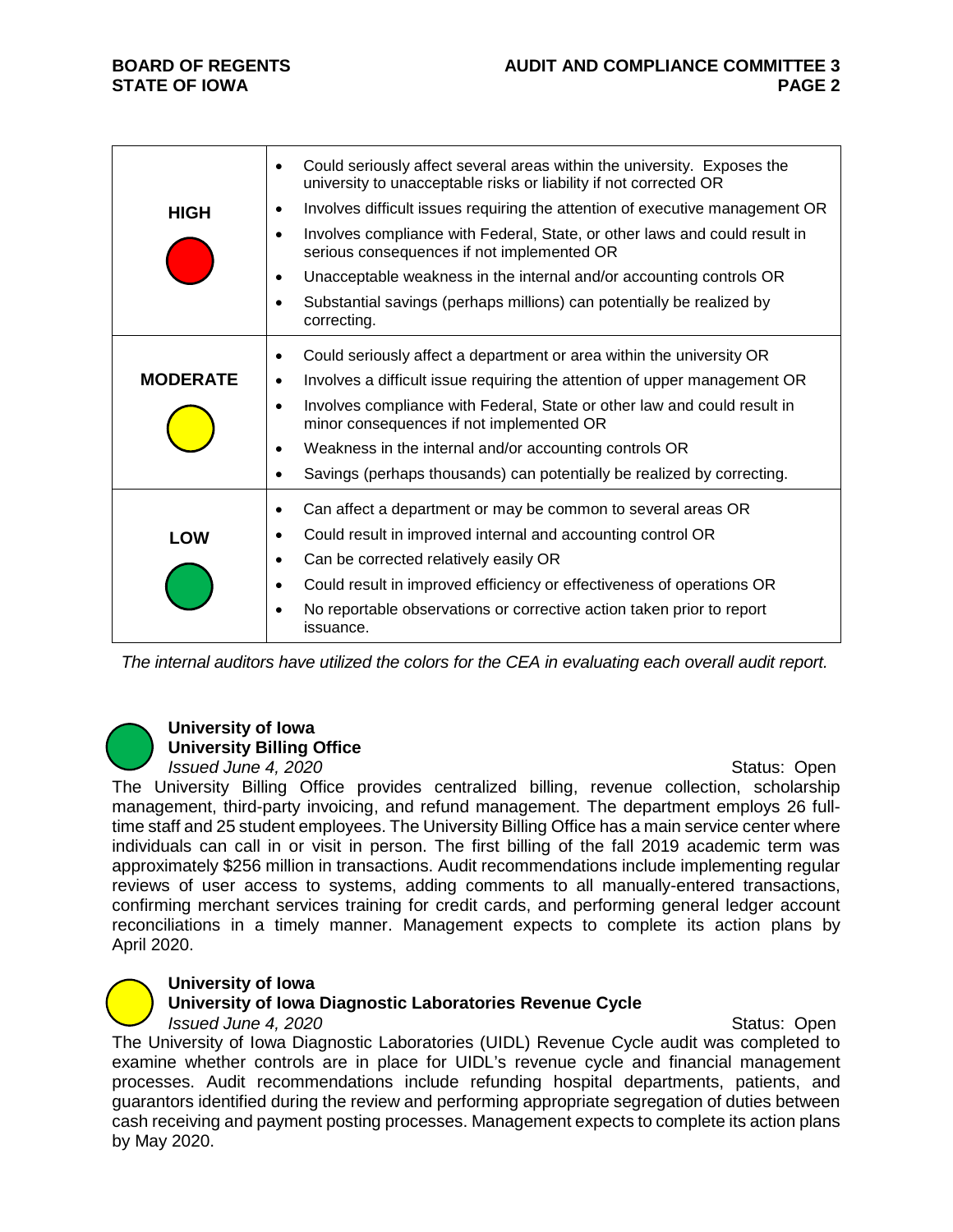# **STATE OF IOWA**

#### **University of Iowa Youth Programs**

*Issued June 4, 2020 ISSUED 10. ISSUED <b>Status: Open* 

The Youth Programs audit was completed to verify adherence to the university's Minors on Campus policies and confirm adequate oversight of programs is occurring. The University of Iowa's colleges and departments offer youth programs targeted to minors in kindergarten through high school. The programs cover a wide range of topics including athletics, music, gifted education, cultural outreach, and college preparedness. Primary audit recommendations include clarifying the oversight responsibilities of Youth Programs management; maintaining youth program records and properly reporting medical and disciplinary incidents; and having at least one staff member in each program certified in First Aid, CPR, and Bloodborne Pathogens. Management expects to complete its action plans by July 2020.

#### **Iowa State University Transportation Services**

*Issued June 4, 2020* **Status: Open** Status: Open

The Iowa State University Transportation Services audit was completed to evaluate the adequacy of significant administrative and fiscal processes and provide reasonable assurance that internal controls are in place and operating as intended. Audit recommendations include ensuring vehicle rental rates accurately reflect the costs incurred for service, ensuring completion of annual motor vehicle record checks for all individuals driving ISU rental vehicles, and restricting access rights for the fleet management software. Management expects to complete its actions plans by July 2021.

# **University of Northern Iowa National Program for Playground Safety**

*Issued June 4, 2020* **Status: Open** The National Program for Playground Safety (NPPS) at the University of Northern Iowa (UNI) was initially funded in 1996 with a grant from the Centers for Disease Control and Injury. Online course fees and merchandise revenue, gifts from the UNI Foundation, and a U.S. Department of Defense contract fund the NPPS. Audit review and testing included revenue, human resource management, purchasing and spending, financial management, and selected operational processes. Audit recommendations focused on financial and human resource management, and selected processes. Management expects to complete its action plans by March 2021.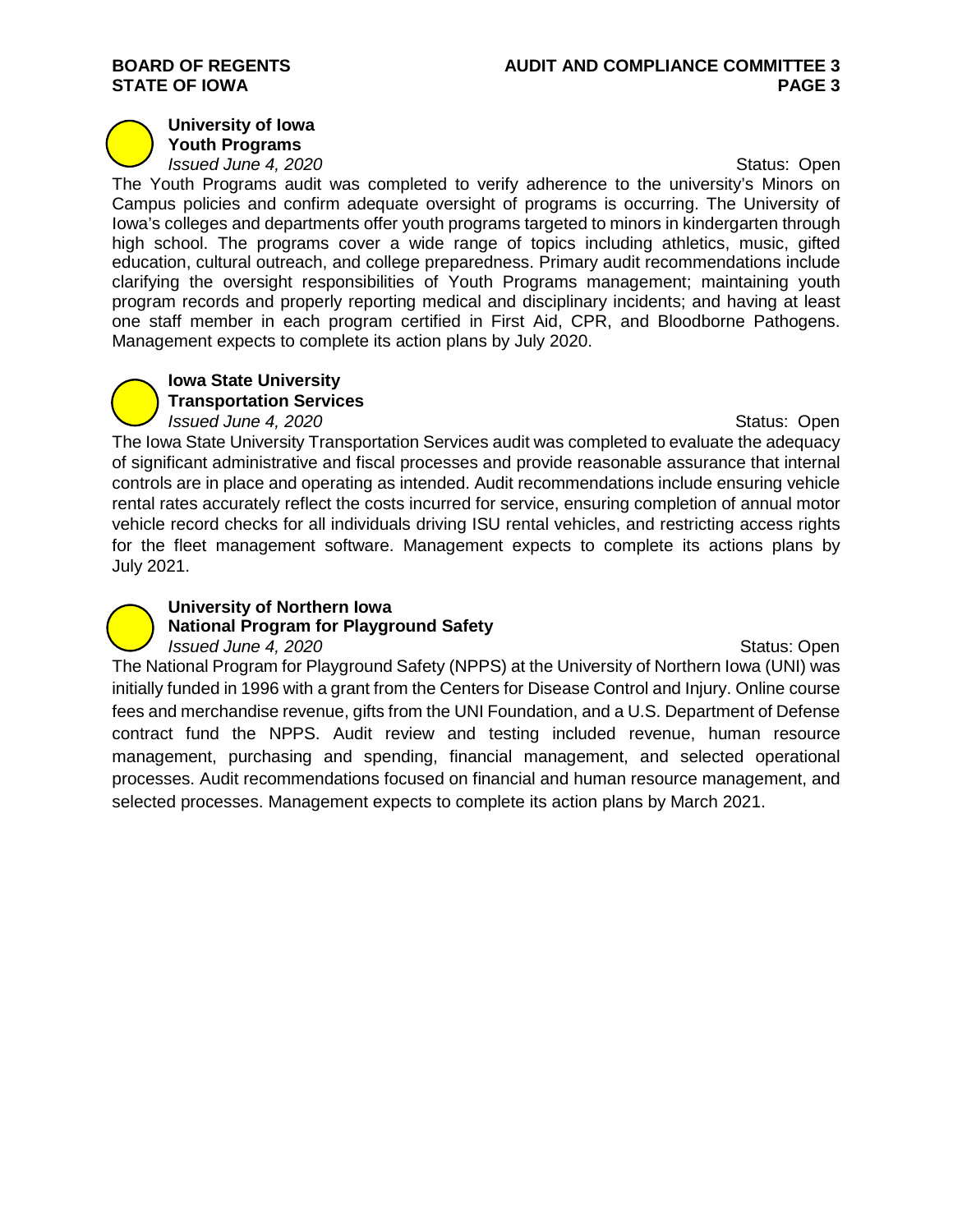# **STATE OF IOWA**

# **STATUS OF AUDIT FOLLOW-UPS**

#### **University of Iowa**

|    | <b>Title</b>                                                                          | <b>Report Date</b> | Original<br>Follow-Up<br><b>Date</b> | <b>Revised</b><br>Follow-Up<br><b>Date</b> | <b>Action</b><br><b>Status</b> |
|----|---------------------------------------------------------------------------------------|--------------------|--------------------------------------|--------------------------------------------|--------------------------------|
| 1. | <b>Emergency Preparedness</b>                                                         | Oct 31, 2017       | Nov 2019                             | Jan 2020                                   |                                |
| 2. | Iowa Consortium for Substance Abuse                                                   | June 5, 2019       | Jan 2020                             |                                            |                                |
| 3. | <b>Building Access Security</b>                                                       | Aug 15, 2018       | Feb 2020                             |                                            |                                |
| 4. | Department of Internal Medicine                                                       | Sept 18, 2019      | Feb 2020                             |                                            |                                |
| 5. | UIHC Diversion and Impairment Investigations                                          | Sept 18, 2019      | Feb 2020                             |                                            |                                |
| 6. | <b>Facilities Management Bidding Processes</b>                                        | Sept 18, 2019      | <b>March 2020</b>                    |                                            |                                |
| 7. | Obstetrics and Gynecology                                                             | April 1, 2020      | <b>March 2020</b>                    |                                            |                                |
| 8. | Department of Radiology                                                               | June 5, 2019       | April 2020                           |                                            |                                |
| 9. | Iowa Electronic Markets                                                               | Sept 18, 2019      | April 2020                           |                                            |                                |
|    | 10. College of Dentistry Revenue Cycle                                                | Feb 5, 2020        | April 2020                           |                                            |                                |
|    | 11. Rape Victim Advocacy Program                                                      | Nov 13, 2019       | May 2020                             |                                            |                                |
|    | 12. Student-Athlete Academic Services                                                 | Feb 5, 2020        | June 2020                            |                                            |                                |
|    | 13. Sleep Disorders Clinic                                                            | Nov 13, 2019       | <b>July 2020</b>                     |                                            |                                |
|    | 14. Department of Public Safety Information<br>Technology                             | June 5, 2019       | Aug 2020                             |                                            |                                |
|    | 15. Paciolan Ticket System                                                            | June 5, 2019       | Aug 2020                             |                                            |                                |
|    | 16. Department of Biology                                                             | Feb 5, 2020        | Aug 2020                             |                                            |                                |
|    | 17. Computer Management                                                               | Feb 27, 2019       | Sept 2020                            |                                            |                                |
|    | 18. Emergency Department                                                              | Feb 5, 2020        | Nov 2020                             |                                            |                                |
|    | 19. Human Subjects Office, Institutional Review<br>Board, and Other Review Committees | Nov 13, 2019       | Jan 2021                             |                                            |                                |
|    | 20. UIHC Facility Preventative Maintenance                                            | Nov 13, 2019       | Jan 2021                             |                                            |                                |
|    | 21. Pharmacy Prior Authorizations                                                     | Nov 13, 2019       | Feb 2021                             |                                            |                                |
|    | 22. Discharge Process                                                                 | Feb 5, 2020        | Feb 2021                             |                                            |                                |
|    | 23. Vulnerability and Patch Management                                                | Feb 5, 2020        | Aug 2021                             |                                            |                                |